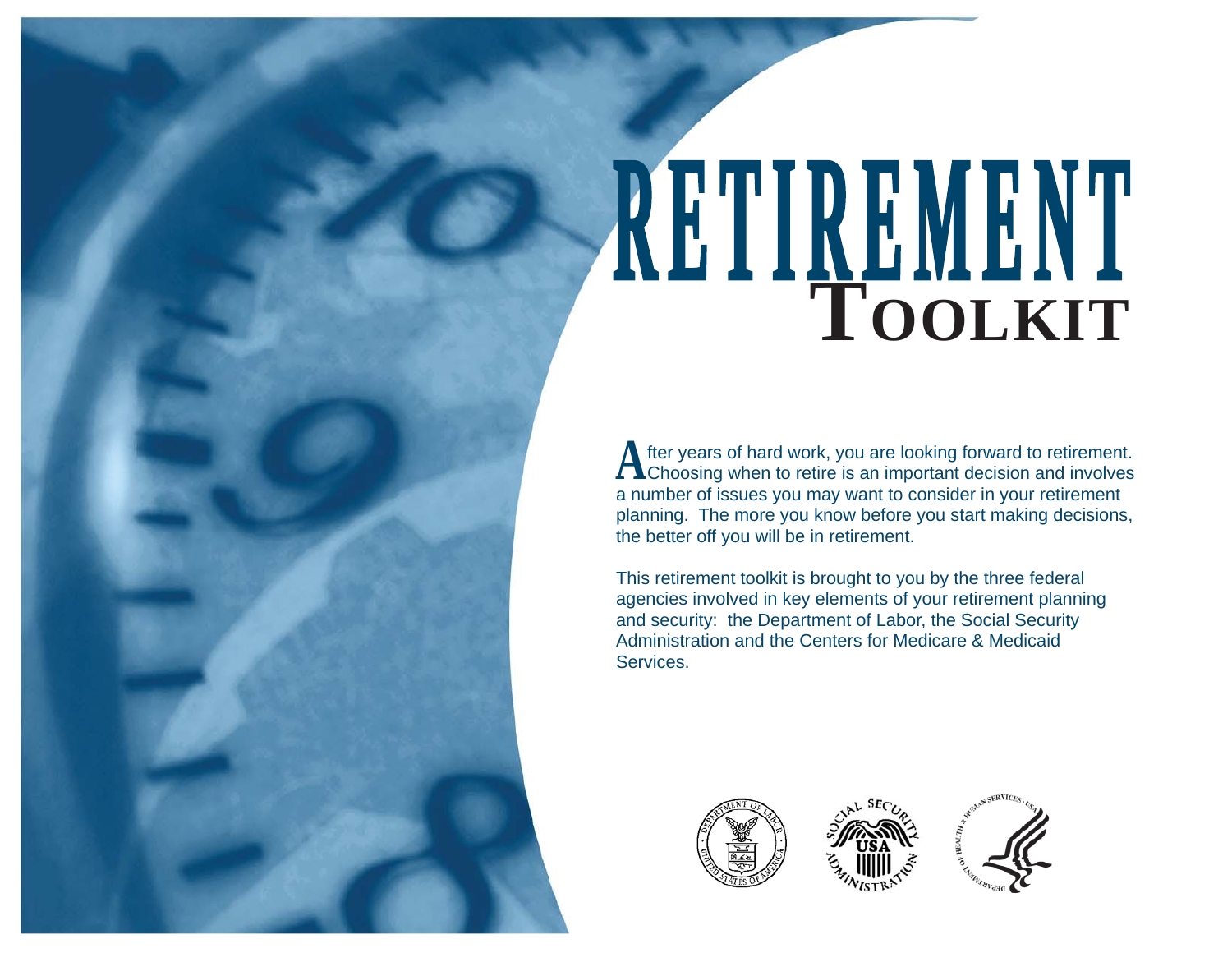The toolkit includes a list of publications and interactive tools to help in your planning, plus information on how to contact us with your specific questions. It is important to start early and be well informed so you can make timely decisions and, if necessary, make changes while you still have time before retirement. The timeline below can help you plan for the kind of retirement you want.

# **Timeline for Retirement Planning**

| 50<br>Begin making<br>catch-up<br>contributions,<br>an extra<br>amount that<br>those over<br>age 50 can<br>add to $401(k)$<br>and other<br>retirement<br>accounts.<br>Check your<br><b>Social Security</b><br><b>Statement</b><br>online every<br>year for<br>earnings<br>accuracy and<br>to learn what<br>your estimated<br>benefits will<br>be. | $59\frac{1}{2}$<br>No more tax<br>penalties on<br>early withdrawals<br>from employer-<br>provided<br>retirement<br>savings plans<br>such as $401(k)$<br>plans and<br>other individual<br>retirement<br>accounts, but<br>leaving money in<br>means more time<br>for it to grow.<br>Also, withdrawals<br>will be taxed as<br>regular income. | 62<br>Earliest age<br>to collect<br><b>Social Security</b><br>retirement<br>benefits;<br>however,<br>claiming<br>before the<br>full retirement<br>age results in<br>reduced monthly<br>benefits. | 65<br>Sign up for<br>Medicare and | 66<br>Medicare Part D.<br>Receive<br><b>Social</b><br><b>Security full</b><br>benefits,<br>depending<br>on your<br>birth year.<br>Credits, which<br>and age 70. | 67<br><b>Earn Social Security</b><br><b>Delayed Retirement</b><br>increase monthly<br>benefits for each<br>month claiming is<br>delayed between the<br>full retirement age | 70 | $70\frac{1}{2}$<br>Start taking<br>minimum<br>withdrawals from<br>most retirement<br>accounts by this<br>age; otherwise,<br>you may be<br>charged heavy<br>penalties in the<br>future. |
|---------------------------------------------------------------------------------------------------------------------------------------------------------------------------------------------------------------------------------------------------------------------------------------------------------------------------------------------------|--------------------------------------------------------------------------------------------------------------------------------------------------------------------------------------------------------------------------------------------------------------------------------------------------------------------------------------------|--------------------------------------------------------------------------------------------------------------------------------------------------------------------------------------------------|-----------------------------------|-----------------------------------------------------------------------------------------------------------------------------------------------------------------|----------------------------------------------------------------------------------------------------------------------------------------------------------------------------|----|----------------------------------------------------------------------------------------------------------------------------------------------------------------------------------------|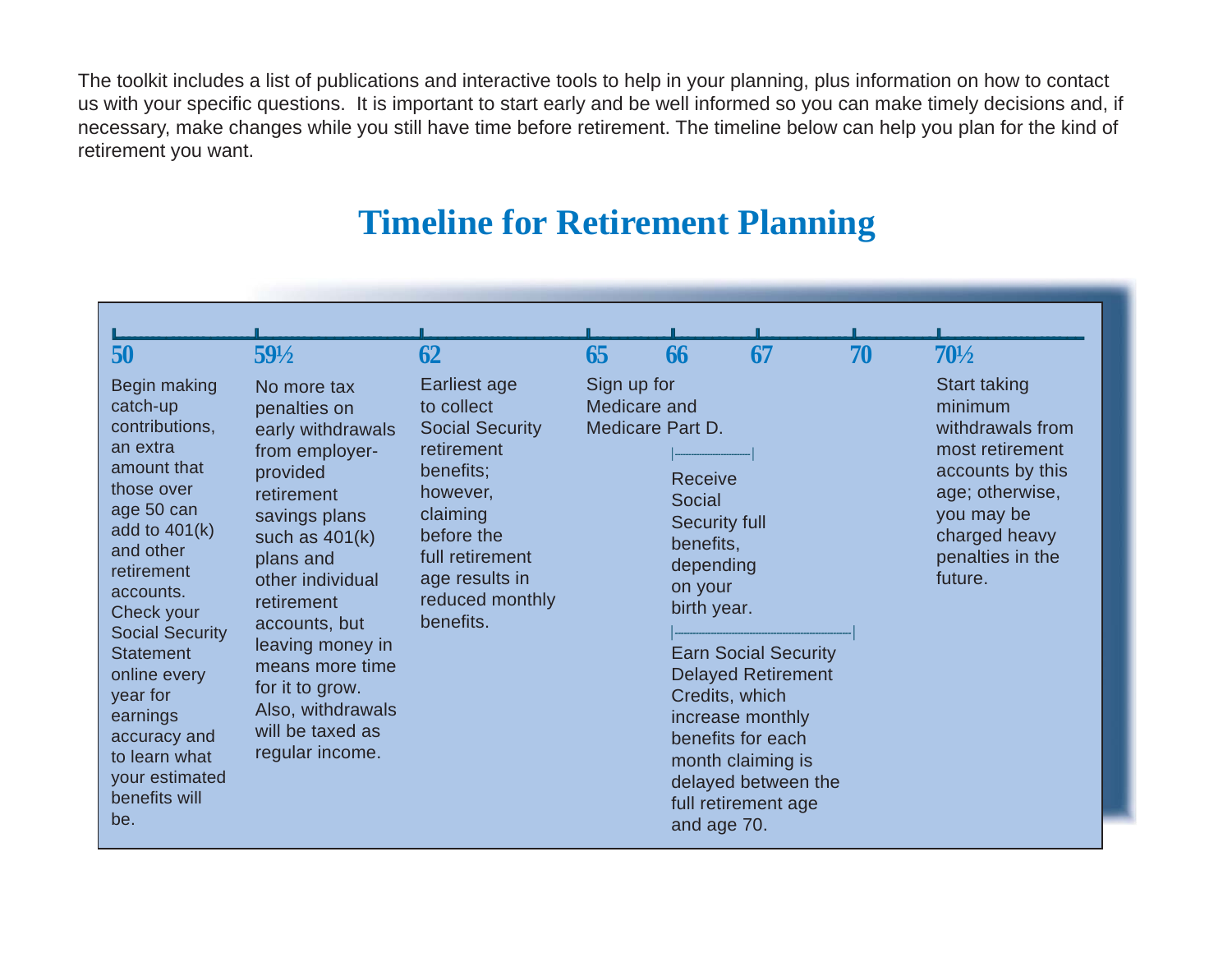#### **Retirement Saving Plans**

Your employer's retirement savings plan is an essential part of your future fi nancial security. If you have a 401(k) or other retirement savings plan at work, sign up and contribute all you can. If your employer also contributes to the plan, sometimes as a matching contribution, find out how much the employer match is and how much you need to contribute to get all of it. As noted in the timeline, at age 50, you can begin making catch-up contributions to save even more for retirement. Don't touch your retirement savings. The longer you leave the money there, the more time it has to grow. If you take money out too early, before age 59½, not only do you lose principal and interest but you may have to pay a tax penalty. At age 70½, you will need to start taking a certain amount out, called a minimum required distribution, or risk paying a penalty.

It is also important to understand how your plan works and what benefits you will receive. Learn about the different features or provisions of your plan. Ask your plan administrator, human resource office, or employer for information. Also learn about the rights and responsibilities you have under the federal law that governs your plan, the Employee Retirement Income Security Act (ERISA).

While you are working, take a look at how much you have saved for retirement, how much you might receive in Social Security benefits, and what other assets you have. Also, look at your current expenses and think about what they will be in retirement. For instance, your work-related costs will likely go down, while health care costs likely will increase. Starting now can help you make changes while there is time before you retire to make up any savings gap or adjust your goals. Also remember to check your plans at least once a year to see if you need to make changes to stay on track to a secure retirement.

#### **Social Security**

Choosing when to begin receiving Social Security benefits is an important part of deciding when to retire. If you choose to start receiving benefits when you reach full retirement age, you will receive your full benefit. If you delay claiming benefits beyond full retirement age, you can earn credits that increase your monthly benefit by about eight percent for each year you delay claiming, up to age 70. If you start collecting Social Security benefits before you reach full retirement age, your benefits will be reduced by up to 30  $\,$ percent, depending on when your benefits start.

Social Security's full retirement age depends on the year in which you were born. If you were born in 1942 or earlier, you are already eligible for your full Social Security benefit. If you were born between 1943 and 1954, your full retirement age is 66. If you were born between 1955 and 1959, your full retirement age increases gradually until it reaches age 67 for those born in 1960 or later.

If you claim benefits before your full retirement age and continue to work, your income will be subject to the retirement earnings test and your benefits could be reduced if your earnings exceed a certain limit. However, once you reach full retirement age, your monthly benefit will be increased permanently to account for any months in which benefits were reduced. The retirement earnings test no longer applies after you attain your full retirement age and your benefit will not be reduced no matter how much you earn.

# **Medicare**

#### **Parts A & B**

If you're already getting Social Security benefits, you will automatically get Medicare Part A (Hospital Insurance) and Medicare Part B (Medical Insurance) starting the first day of the month you turn 65. If your birthday is on the first day of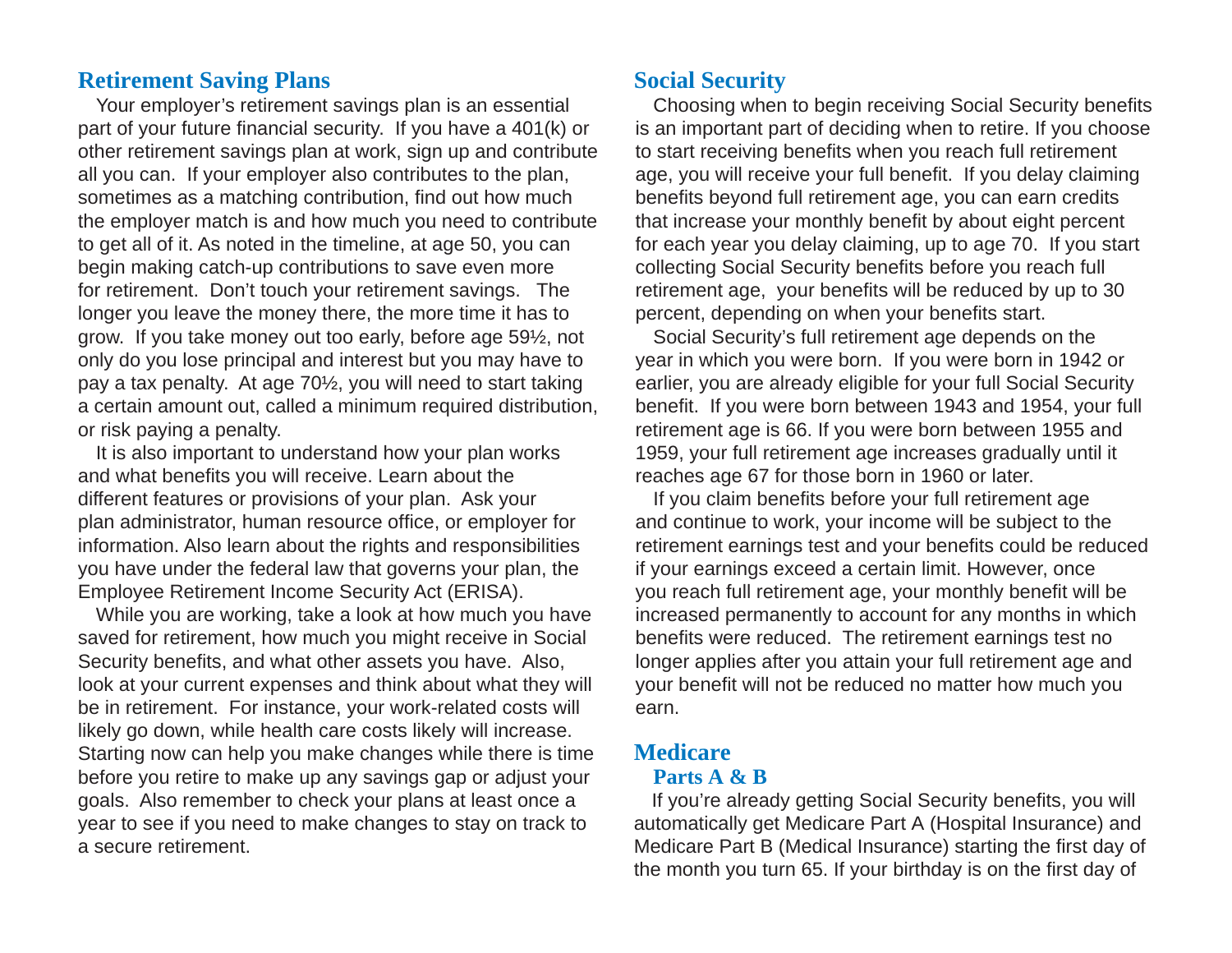the month, Part A and Part B will start the first day of the prior month. Medicare will mail you a Medicare card and general information before the date you become eligible.

In most cases, you usually don't pay a monthly premium for Part A coverage if you or your spouse paid Medicare taxes while working. However, Medicare Part B is a voluntary program that will normally require you to pay a monthly premium. If you don't want to keep Part B, you must follow the directions when you get your Medicare card to let Medicare know you don't want it. Otherwise, you will be charged the Part B premium.

If you aren't receiving Social Security benefits by 65, you should contact Social Security and sign up for Medicare during your Initial Enrollment Period. This is the seven month period that starts three months before the month you turn 65, includes the month you turn 65, and ends three months after the month you turn 65.

If you're covered under a group health plan based on your or your spouse's current employment, you should contact your employer benefits administrator to see if it might be best to postpone Part B enrollment until you retire. This decision will depend on how your insurance works with Medicare. Once your employment ends, you will have an eight-month period in which to sign up for Part B.

# **Parts C & D**

Anyone with Medicare Parts A **and** B can join a Medicare Advantage plan (Part C). Anyone with Medicare Parts A **or** B can get Medicare prescription drug coverage (Part D).

There are speci fi c times when you can sign up for Medicare Advantage (Part C) and Medicare prescription drug coverage (Part D), or make changes to coverage you already have:

**1.** When you first become eligible for Medicare.

- **2.** Between October 15–December 7 each year.
- **3.** Under certain circumstances that qualify you for a Special Enrollment Period, such as the following:
	- You move.
	- You're eligible for Medicaid.
	- You qualify for Extra Help with Medicare prescription drug costs.
	- You're getting care in an institution, such as a skilled nursing facility or long-term care hospital.

**Important:** To avoid paying a Part D late enrollment penalty, you will need to sign up for Part D when you first become eligible for Medicare or you will need to show proof of creditable drug coverage if you join the plan later. Creditable prescription drug coverage is coverage that's expected to pay, on average, at least as much as Medicare's standard prescription drug coverage. Your current employer health plan tells you each year if your drug coverage is creditable coverage.

## **Elder Rights and Protection against Fraud and Abuse**

Elder abuse, including financial exploitation and fraud, is a growing problem. Financial exploitation can take many forms, including cashing checks without permission; misusing or stealing money or possessions; coercing or deceiving an older person into signing a legal document; and the improper use of conservatorship, guardianship, or power of attorney. Concerned individuals who spot the warning signs of a possible problem can call state and local agencies for help.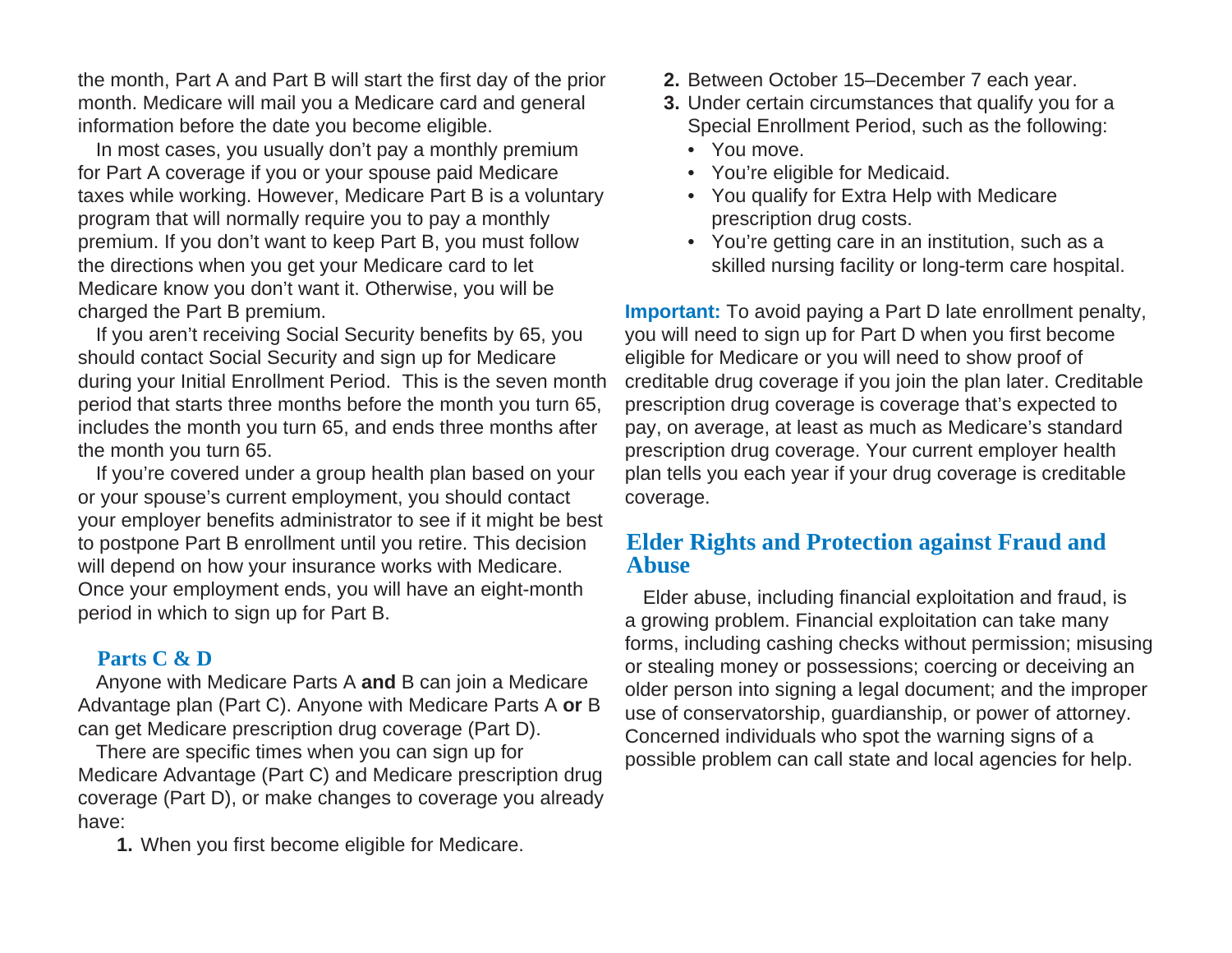# **Additional Information on:**

# **Retirement savings plans, pensions, and health plans**

# **Taking the Mystery Out Of Retirement Planning –**

This publication is designed to assist individuals who are within 10 years of retirement calculate their income, savings and likely expenses in retirement in order to understand how much more they need to save. [http://www.dol.gov/ebsa/publications/nearretirement.](http://www.dol.gov/ebsa/publications/nearretirement.html) html

## Also available in Spanish.

[http://www.dol.gov/ebsa/publications/nearretirementsp.](http://www.dol.gov/ebsa/publications/nearretirementsp.html) html

## **Savings Fitness: A Guide to Your Money and Your**

**Financial Future –** This financial planning tool provides an easy-to-follow process for setting goals and priorities, as well as how to include a secure retirement as part of an overall financial plan.

[http://www.dol.gov/ebsa/pdf/savings](http://www.dol.gov/ebsa/pdf/savingsfitness.pdf)fitness.pdf Also available in Spanish.

[http://www.dol.gov/ebsa/pdf/savings](http://www.dol.gov/ebsa/pdf/savingsfitnesssp.pdf) fi tnesssp.pdf

# **Top 10 Ways to Prepare for Retirement –** This

publication provides ten steps to help you get started preparing for retirement.

http://www.dol.gov/ebsa/Publications/10 ways to prepare.html

Also available in Spanish.

[http://www.dol.gov/ebsa/publications/10\\_ways\\_to\\_](http://www.dol.gov/ebsa/publications/10_ways_to_preparesp.html) preparesp.html

#### **Women and Retirement Savings –** This publication gives helpful tips for women. <http://www.dol.gov/ebsa/publications/women.html>

Also available in Spanish. <http://www.dol.gov/ebsa/publications/womenspn.html>

#### **Filing a Claim for Your Retirement Bene fi ts –** This publication describes the plan's obligations and briefly explains the procedures and timelines for filing a claim for retirement benefits. [http://www.dol.gov/ebsa/publications/](http://www.dol.gov/ebsa/publications/FilingRetirementClaim.html)

FilingRetirementClaim.html Also available in Spanish. [http://www.dol.gov/ebsa/publications/](http://www.dol.gov/ebsa/publications/filingretirementclaimsp.html) filingretirementclaimsp.html

# **What You Should Know About Your Retirement Plan**

**–** This booklet helps you understand your retirement plan and explains what information you should review periodically and where to go for help with questions. http://www.dol.gov/ebsa/publications/wyskapr.html Also available in Spanish.

http://www.dol.gov/ebsa/publications/wyskaprsp.html

**Can the Retiree Health Benefi ts Provided by Your Employer Be Cut? – This publication explains how** some employer-provided health care plans can carry over to retirement. It is important to understand how secure those benefits are.

[http://www.dol.gov/ebsa/publications/retiree\\_health\\_](http://www.dol.gov/ebsa/publications/retiree_health_benefits.html) benefits.html

**A Look at 401(k) Plan Fees –** More and more employees are investing in their futures through 401(k) plans. The publication highlights the most common fees to help 401(k) plan participants to make informed investment decisions.

[http://www.dol.gov/ebsa/publications/401k\\_employee.](http://www.dol.gov/ebsa/publications/401k_employee.html) html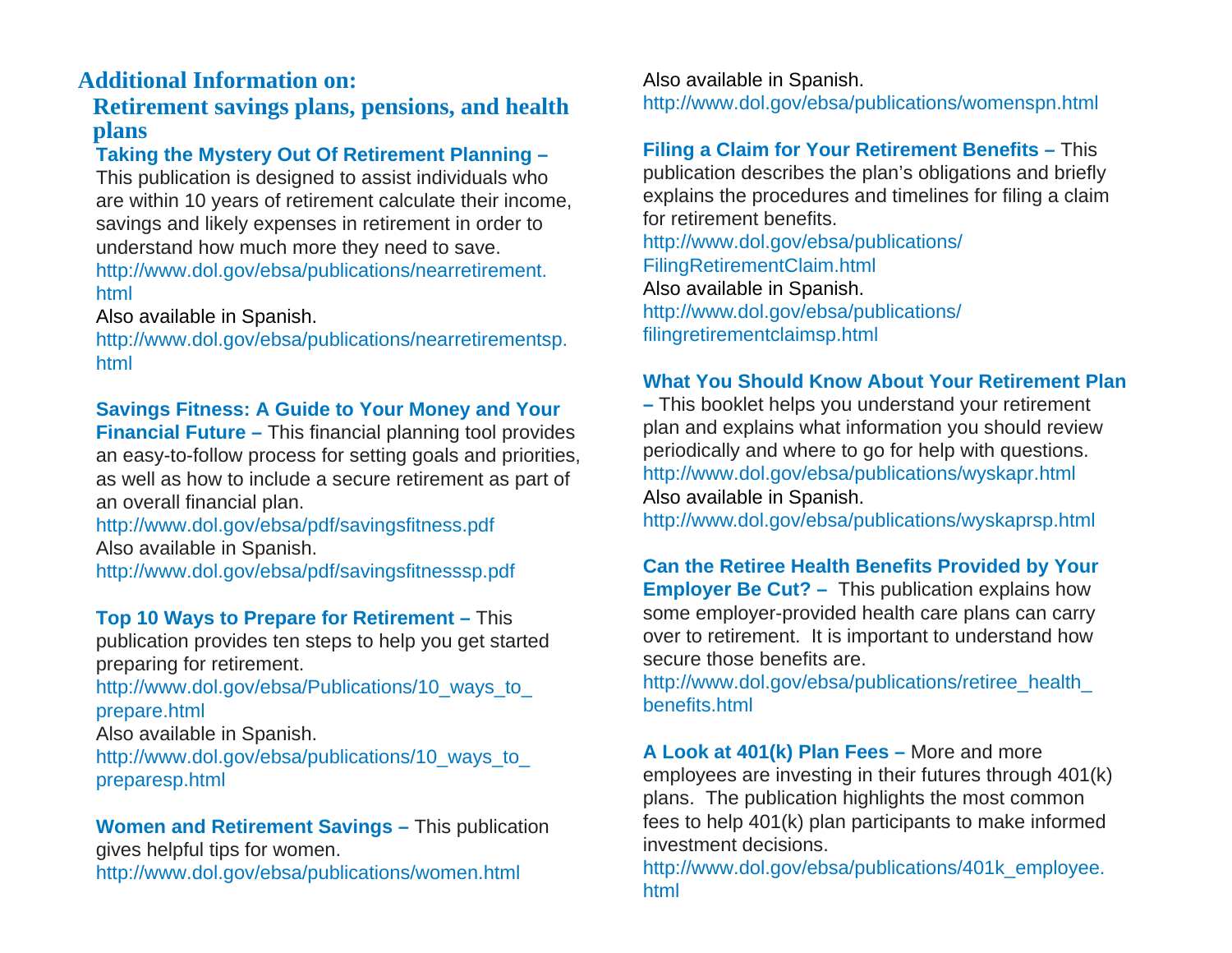#### **Life Changes Require Health Choices...Know Your**

**Bene fi t Options –** This booklet addresses marriage, divorce, loss of a spouse, and other life events that may require changes in your health coverage.

http://www.dol.gov/ebsa/publications/life\_changes.html Also available in Spanish.

[http://www.dol.gov/ebsa/publications/lifechangessp.](http://www.dol.gov/ebsa/publications/lifechangessp.html) html

#### **Work Changes Require Health Choices – Protect**

**Your Rights –** This booklet addresses retirement, job loss, and other work events that may require changes in your health coverage.

[http://www.dol.gov/ebsa/publications/work\\_changes.](http://www.dol.gov/ebsa/publications/work_changes.html) html

Also available in Spanish.

[http://www.dol.gov/ebsa/publications/workchangesSP.](http://www.dol.gov/ebsa/publications/workchangesSP.html) html

#### **QDROs – Quali fi ed Domestic Relations Orders –**

This publication provides information about the division of a participant's interest in a retirement plan during separation, divorce, and other domestic relations proceedings.

http://www.dol.gov/ebsa/publications/qdros.html

# **Social Security Bene fi ts**

**Retirement Benefits – This publication provides an** overview of Social Security and Medicare benefits. www.socialsecurity.gov/pubs/EN-05-10035.pdf Also available in Spanish.

www.socialsecurity.gov/pubs/ES-05-10935.pdf

**What Every Woman Should Know –** Social Security plays an important role in providing economic security for women. This publication provides information about eligibility for Social Security retirement, disability, divorced spouse, and widow's benefits. www.socialsecurity.gov/pubs/EN-05-10127.pdf Also available in Spanish. www.socialsecurity.gov/pubs/ES-05-10927.pdf

#### **When To Start Receiving Retirement Bene fi ts –** This

publication explains your options in deciding when to retire and how that decision affects the benefits you will receive for the rest of your life. www.socialsecurity.gov/pubs/EN-05-10147.pdf Also available in Spanish. www.socialsecurity.gov/pubs/ES-05-10148.pdf

**How Work Affects Your Benefits –** This publication explains the earnings limit for people who are under the full retirement age when they apply for retirement benefits and continue to work and get benefits. www.socialsecurity.gov/pubs/EN-05-10069.pdf Also available in Spanish. www.socialsecurity.gov/pubs/ES-05-10969.pdf

**Windfall Elimination Provision –** This publication explains how your retirement benefit may be reduced if you worked for an employer, such as a government agency, who did not withhold Social Security taxes from your salary.

www.socialsecurity.gov/pubs/EN-05-10045.pdf Also available in Spanish. www.socialsecurity.gov/pubs/ES-05-10945.pdf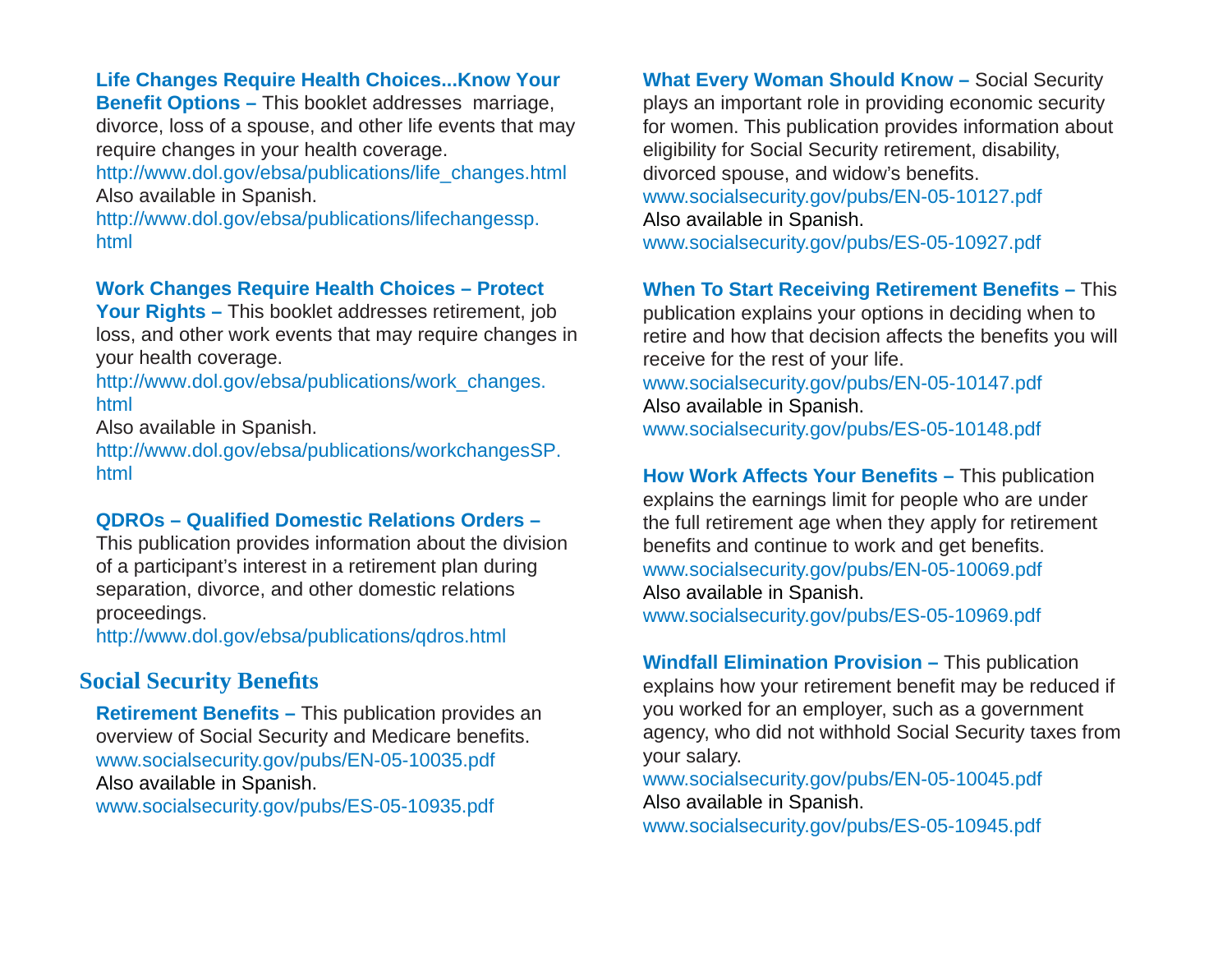**Government Pension Offset –** This publication explains that if you receive a pension from a federal, state or local government based on work where you did not pay Social Security taxes, your Social Security spouse's or widow's or widower's benefits may be reduced. www.socialsecurity.gov/pubs/EN-05-10007.pdf

Also available in Spanish.

www.socialsecurity.gov/pubs/ES-05-10907.pdf

**mySocial Security –** Your personal online **"mySocial Security"** account is a valuable source of information at each stage of your life, from your working years through retirement. While working, you can use it to access your Social Security Statement.

www.socialsecurity.gov/myaccount

Also available in Spanish. www.socialsecurity.gov/espanol/micuenta/

**Estimate your retirement benefits – The Retirement** Estimator is tied to your Social Security earnings record and provides highly accurate benefit estimates for those nearing retirement age. The Estimator is interactive allowing the user to compare different retirement options.

www.socialsecurity.gov/estimator Also available in Spanish. www.socialsecurity.gov/espanol/calculador/

#### **Retirement Planner: Plan For Your Retirement –**

This Retirement Planner provides detailed information about your Social Security benefits under current law. It also points out things you may want to consider as you prepare for the future.

www.socialsecurity.gov/retire

Also available in Spanish. www.socialsecurity.gov/espanol/jubilacion2/index.htm

**Apply online for retirement benefits –** When you are ready to apply for retirement benefits, apply online from the comfort of your home or office. It's easy and secure. Just fill in the answers to the application questions and select the "Submit Now" button at the end to send us the application.

www.socialsecurity.gov/retireonline Also available in Spanish. www.socialsecurity.gov/jubilarseporinternet

#### **Multilanguage Gateway**

Many of our publications also are available in more than a dozen other languages. Please visit our Multilanguage Gateway at www.socialsecurity.gov/multilanguage to learn more.

# **Medicare Benefi ts**

**Medicare (SSA Publication No. 05-10043) –** This booklet provides basic information about what Medicare is, who is covered, and some of the options you have for choosing Medicare coverage. www.socialsecurity.gov/pubs/10043.pdf Also available in Spanish. www.socialsecurity.gov/pubs/ES-05-10943.pdf

**Medicare & You (Publication No. CMS-10050) –** This general guide provides more information on the benefits available under Medicare and the eligibility periods. It is mailed to individuals after they enroll in Medicare and an updated version is mailed each fall.

www.medicare.gov/Publications/Pubs/pdf/10050.pdf